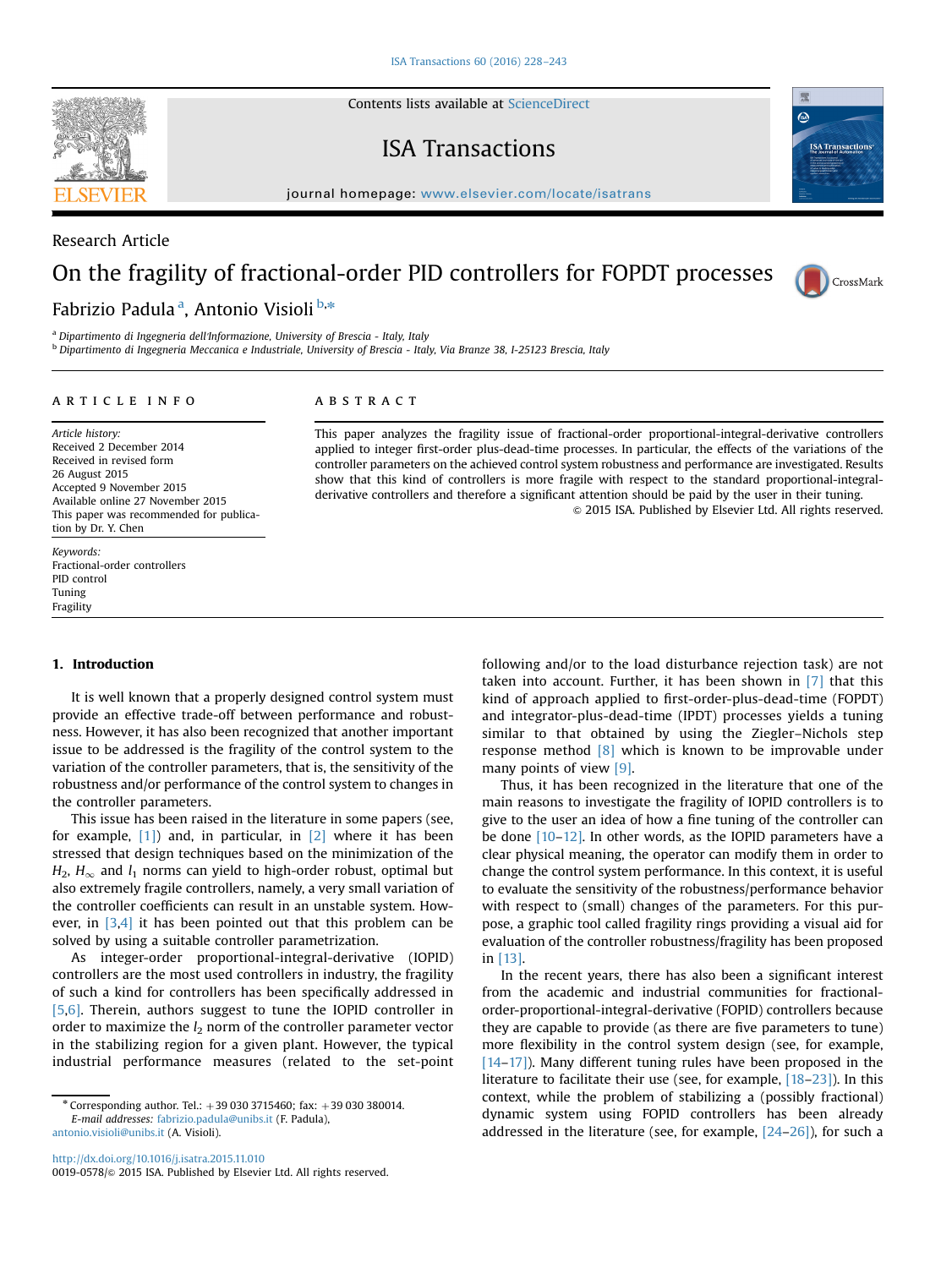kind of controllers, a fragility analysis has been only partially exploited until now. In particular, in [27,28], the tuning of the FOPID controllers is performed by considering the centroids of the admissible regions in the parameter space so that a non-fragile controller results. However, one of the main purposes for evaluating the fragility of the controller is in evaluating the sensitivity of the robustness/performance indexes to the (possibly fine) tuning of the parameters.

Indeed, in order to foster a widespread use of FOPID controllers in industrial plants, in addition to well-established tuning rules, clear guidelines on how to modify the controller parameters should be given to the operator in order for him/her to be confident with them. Thus, the aim of this paper is to provide a fragility analysis for FOPID controllers and to make a comparison with IOPID controllers in order to understand the differences that should be taken into account in the adjustment of the parameters starting from a given tuning. For this purpose, the tuning rules proposed in [23,29], which aim at minimizing the integrated absolute error subject to constraints on the maximum sensitivity, are used, both for FOPID and IOPID controllers. Both the tuning rules for the set-point following and the load disturbance rejection tasks are considered. They also have the significant feature of providing a control action that is invariant when the time unit is changed. These tuning rules are therefore suitable to perform a fragility analysis with respect to both robustness and performance. It is worth stressing that the calculated fragility depends on the nominal parameters of the control system and for this reason, in order to obtain a fair comparison, we select tuning rules that solve the same optimization problem, so that the possible additional complexity of adjusting the parameters of a FOPID controller, with respect to a IOPID one, starting from a given tuning is clearly addressed.

The fragility is evaluated by changing all the parameters at the same time or just one of them by keeping the other ones fixed. The latter case is performed in order to investigate which parameter has more influence on the controller fragility.

The paper is organized as follows. The basic definitions employed for the fragility evaluation are reviewed in Section 2, in



Fig. 1. The considered control scheme.

addition to the description of the tuning rules used for both integerorder and fractional-order PID controllers. The fragility analysis related to the robustness is presented in Section 3 while that related to the performance is presented in Section 4. A discussion is made in Section 5, while conclusions are drawn in Section 6.

#### 2. Fragility indices

The fragility indices proposed in  $[10-12]$  are briefly reviewed in this section for the sake of clarity and in order to introduce the notation used in presenting the results.

Consider a unity feedback control system (see Fig. 1) where the process (which is assumed to be self-regulating) is denoted as P and the controller as C. In this paper, the controller is a FOPID controller, which can be expressed either in series form, i.e.,

$$
C(s) = K_p \frac{T_i s^2 + 1 T_d s^{\mu} + 1}{T_i s^2} \tag{1}
$$

or in parallel (ideal) form, i.e.,

$$
C(s) = K_p \left( 1 + \frac{1}{T_i s^{\lambda}} + T_d s^{\mu} \right) \frac{1}{T_f s + 1}.
$$
 (2)

In both expression,  $K_p$  is the proportional gain,  $T_i$  is the integral time constant,  $T_d$  is the derivative time constant and  $\lambda$  and  $\mu$  are the noninteger orders of the integral and derivative terms respectively.

Note that it is important to consider both forms (1) and (2) because it is not possible to transform (2) into an equivalent form (1) and vice versa unless  $T_i \geq 4T_d$  and  $\lambda = \mu$  [29]. In order to implement the fractional-order controller, the well-known Oustaloup continuous integer-order approximation [30] has been employed to approximate the fractional differintegrator. In this paper 16 poles and zeros have been used in order to approximate the fractional differintegrator in a frequency range  $[\omega_L, \omega_h]$ , where  $\omega_L$ ; have been selected as 0.0001 $\omega_L$ ; and 10000 $\omega_L$  $\omega_l$  and  $\omega_h$  have been selected as 0.0001 $\omega_c$  and 10000 $\omega_c$ respectively, with  $\omega_c$  being the gain crossover frequency. It is worth noting that the used number of poles and zeros leads to a computationally demanding controller and, actually, the fractional controller could be approximated with a lower order integer one. Nevertheless, considering that the purpose of this paper is the fragility analysis of the fractional controller, a higher computational cost is accepted in order to achieve an improved approximation. The approximated and the ideal open loop transfer function in this way are virtually indistinguishable at those frequencies that have an appreciable impact on the closed-

Table 1

The controller parameters for the considered example with  $L/T = 0.5$  and for the different control tasks, set-point (SP) following and load disturbance (LD) rejection with a maximum sensitivity of 1.4 and 2.0 respectively.

| Controller          | $K_p$  | $T_i$  | $T_d$  | λ | $\mu$  |
|---------------------|--------|--------|--------|---|--------|
| FOPID series        |        |        |        |   |        |
| SP 1.4              | 1.1060 | 0.9839 | 0.1554 |   | 1.2    |
| SP 2.0              | 1.6698 | 1.0281 | 0.1975 |   | 1.1    |
| LD 1.4              | 0.7818 | 0.4683 | 0.2617 |   | 1.1    |
| LD 2.0              | 1.1182 | 0.4236 | 0.3105 |   | 1.1    |
| FOPID parallel      |        |        |        |   |        |
| SP 1.4              | 1.3307 | 1.1765 | 0.1384 |   | 1.1578 |
| SP 2.0              | 2.0850 | 1.2507 | 0.1757 |   | 1.1351 |
| LD 1.4              | 1.2786 | 0.8824 | 0.1686 |   | 1.1351 |
| LD 2.0              | 2.3611 | 0.9079 | 0.1440 |   | 1.1525 |
| <b>IOPID</b> series |        |        |        |   |        |
| SP 1.4              | 0.8676 | 0.8127 | 0.2074 |   |        |
| SP 2.0              | 1.4708 | 0.9568 | 0.2347 |   |        |
| LD 1.4              | 0.6369 | 1.0081 | 0.3031 |   |        |
| LD 2.0              | 1.007  | 0.4106 | 0.3304 |   |        |
|                     |        |        |        |   |        |